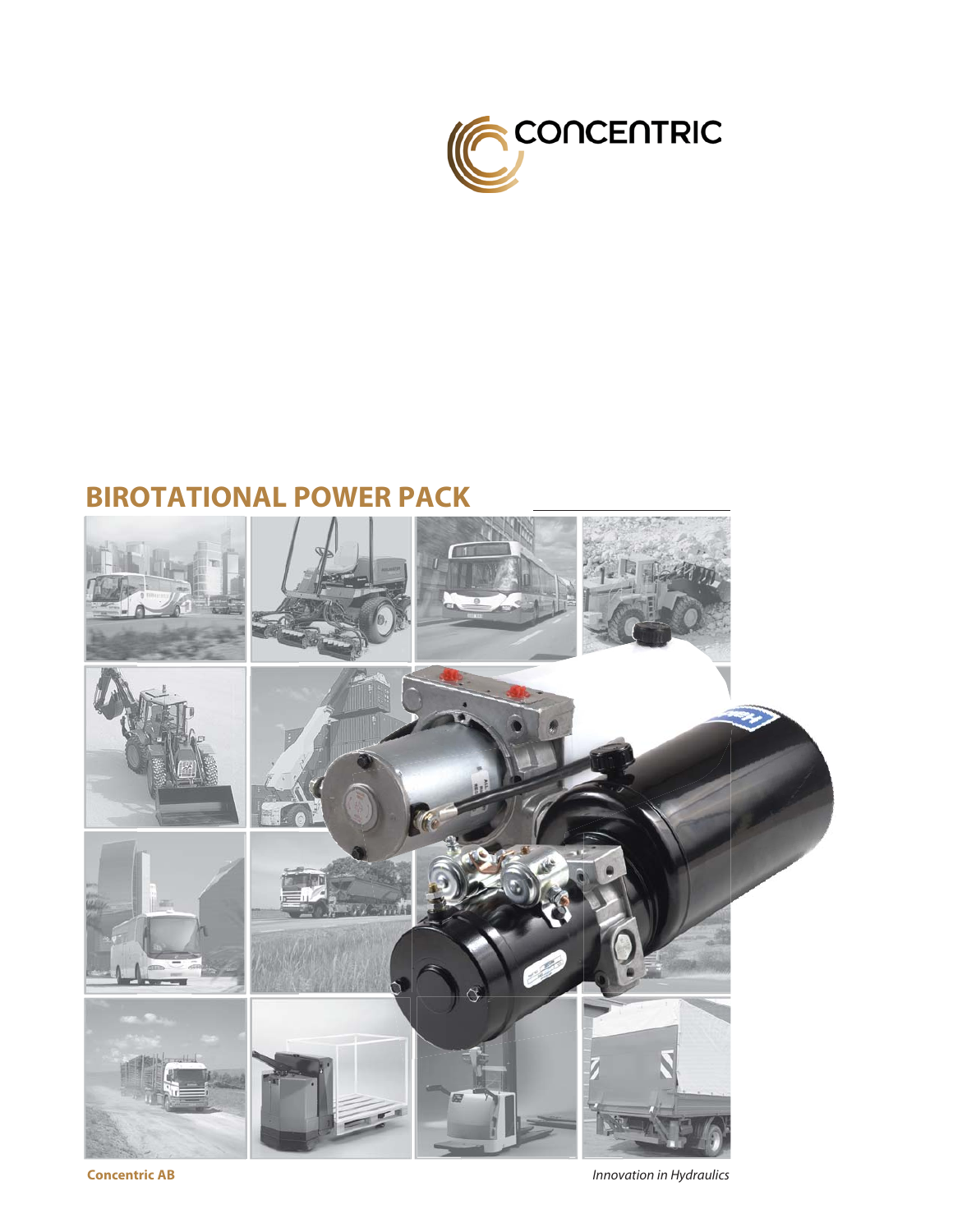# **FEATURES / BENEFITS**

- Reduces wiring, leak paths and eliminates directional valves resulting in lower overall system costs and number of parts
- More Reliable
- Smaller, compact
- Units are quiet
- Both AC & DC available with AC controllers and DC start switch cord sets and wireless remotes
- Various circuits

Typical applications are levelers and slideouts, tailgates, over center cabs, handicap lifts, dump trucks, pop-up tent trailers, boat storage, snowplows, lift/hold/ lower or power up/gravity down for consolidation of product, special trailers, couplers and attachments.

For optimal performance, system must be bled of air during installation.



# **DIMENSIONS**



Pictures on front cover are used with the kind permission of eg: Atlet, BT, Huddig, Scania, Toro and Volvo Construction Equipment.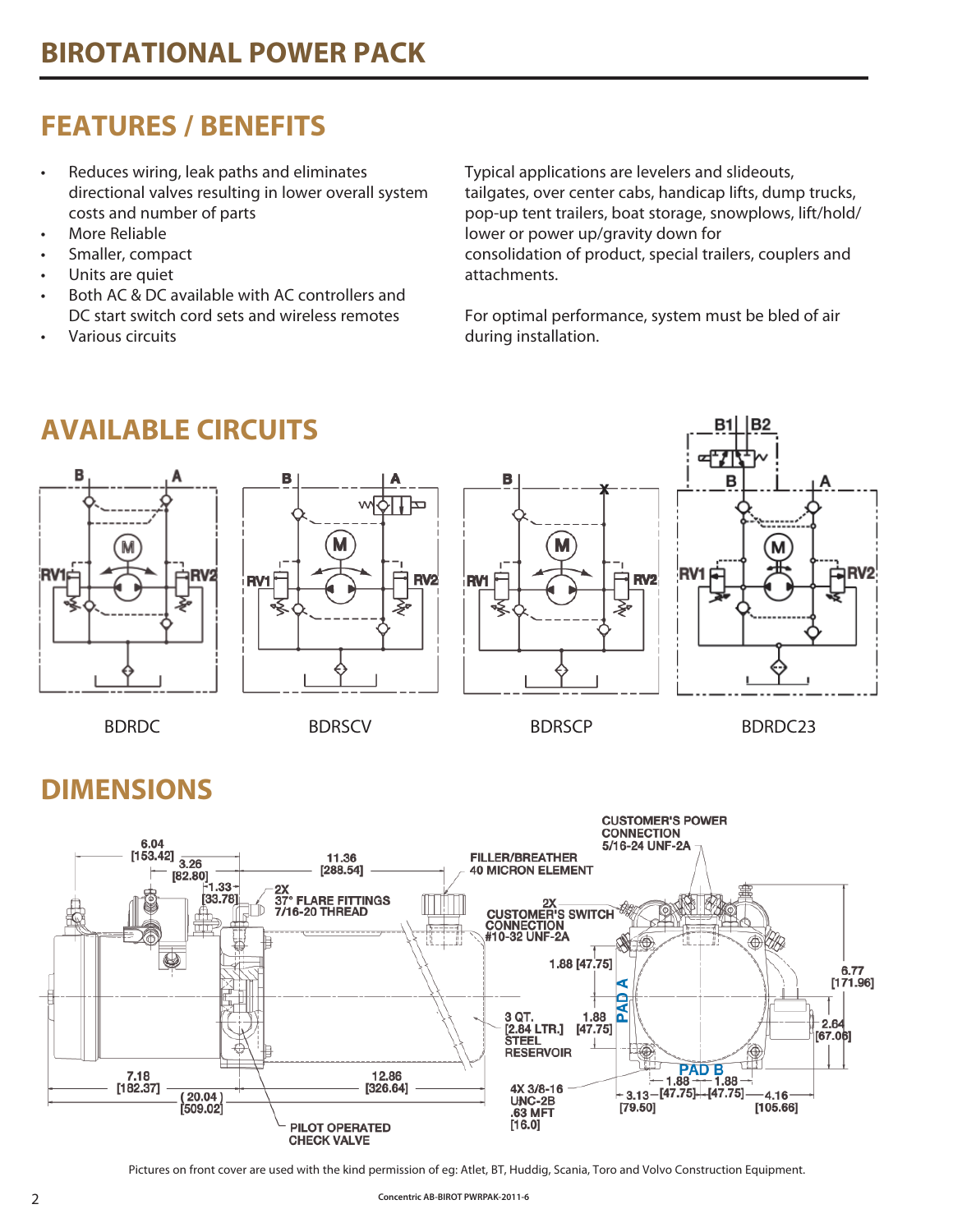## **DIMENSIONS (cont.)**









**NOTE:** See A.C. Motor Table (below) for letter dimensions L, H, and K.



|               | A.C. MOTOR TABLE |    |       |       |             |             |            |                      |                                |                           |                 |                |                                                           |                                                    |                                                    |                                              |     |     |     |
|---------------|------------------|----|-------|-------|-------------|-------------|------------|----------------------|--------------------------------|---------------------------|-----------------|----------------|-----------------------------------------------------------|----------------------------------------------------|----------------------------------------------------|----------------------------------------------|-----|-----|-----|
|               |                  |    |       |       |             |             |            |                      | 60 Hertz Ratings<br>Dimensions |                           |                 |                |                                                           |                                                    |                                                    |                                              |     |     |     |
| Model<br>Code | Catalog<br>P/N   | HP | Phase | HZ    | Voltage     | Encl.       | <b>RPM</b> | HP<br>5 mn.<br>Rated | HP<br>15<br>min.<br>Rated      | HP<br>30<br>min.<br>Rated | Line<br>Voltage | Low<br>Voltage | Max.<br>cc/rev.<br>Starting at<br>2500 PSI<br>Low Voltage | Pullup<br>Torque at<br>Line<br>Voltage<br>Ft.-Ibs. | Breakdown<br>Torque at<br>Line Voltage<br>Ft.-Ibs. | 5 Min. Duty HP<br><b>Nominal Amp</b><br>Draw |     | н   | К   |
| 62            | 1300918          |    | 3     | 50/60 | 208-230/460 | <b>TENV</b> | 2850/3450  | 2.5                  | 1.8                            |                           | 230             | 188            | 1.6                                                       | 6.4                                                | 6.7                                                | 8.4 A @ 230 V                                | 5.8 | 6.8 | 4.0 |
| 63            | 1300919          |    | 3     | 50/60 | 208-230/460 | TEFC*       | 2850/3450  | 2.5                  | 1.8                            |                           | 230             | 188            | 1.6                                                       | 6.4                                                | 6.7                                                | 8.4 A @ 230 V                                | 7.5 | 7.3 | 4.0 |
| 64            | 1300920          |    |       | 60    | 115/208-230 | <b>TENV</b> | 3450       | 2.5                  | 1.8                            |                           | 115             | 99             | 1.6                                                       | 5.7                                                | 6.9                                                | 28.6 A @ 115 V                               | 7.8 | 8.8 | 4.3 |
| 65            | 1300921          |    |       | 50/60 | 115/208-230 | TEFC*       | 2850/3450  | 2.5                  | 1.8                            |                           | 115             | 99             | 1.6                                                       | 5.1                                                | 6.0                                                | 28.6 A @ 115 V                               | 9.5 | 8.8 | 4.3 |
| 66            | 1300922          |    | 3     | 50/60 | 208-230/460 | <b>TENV</b> | 1425/1725  | 3                    | $\overline{c}$                 |                           | 230             | 188            | 3.2                                                       | 12.3                                               | 17.1                                               | 8.4 A @ 230 V                                | 6.8 | 6.8 | 5.0 |
| 67            | 1300923          |    |       | 60    | 115/208-230 | <b>TENV</b> | 1725       | $\overline{2}$       | 1.5                            |                           | 115             | 99             | 3.2                                                       | 9.1                                                | 10.8                                               | 8.5 A @ 230 V                                | 9.3 | 9.0 | 5.8 |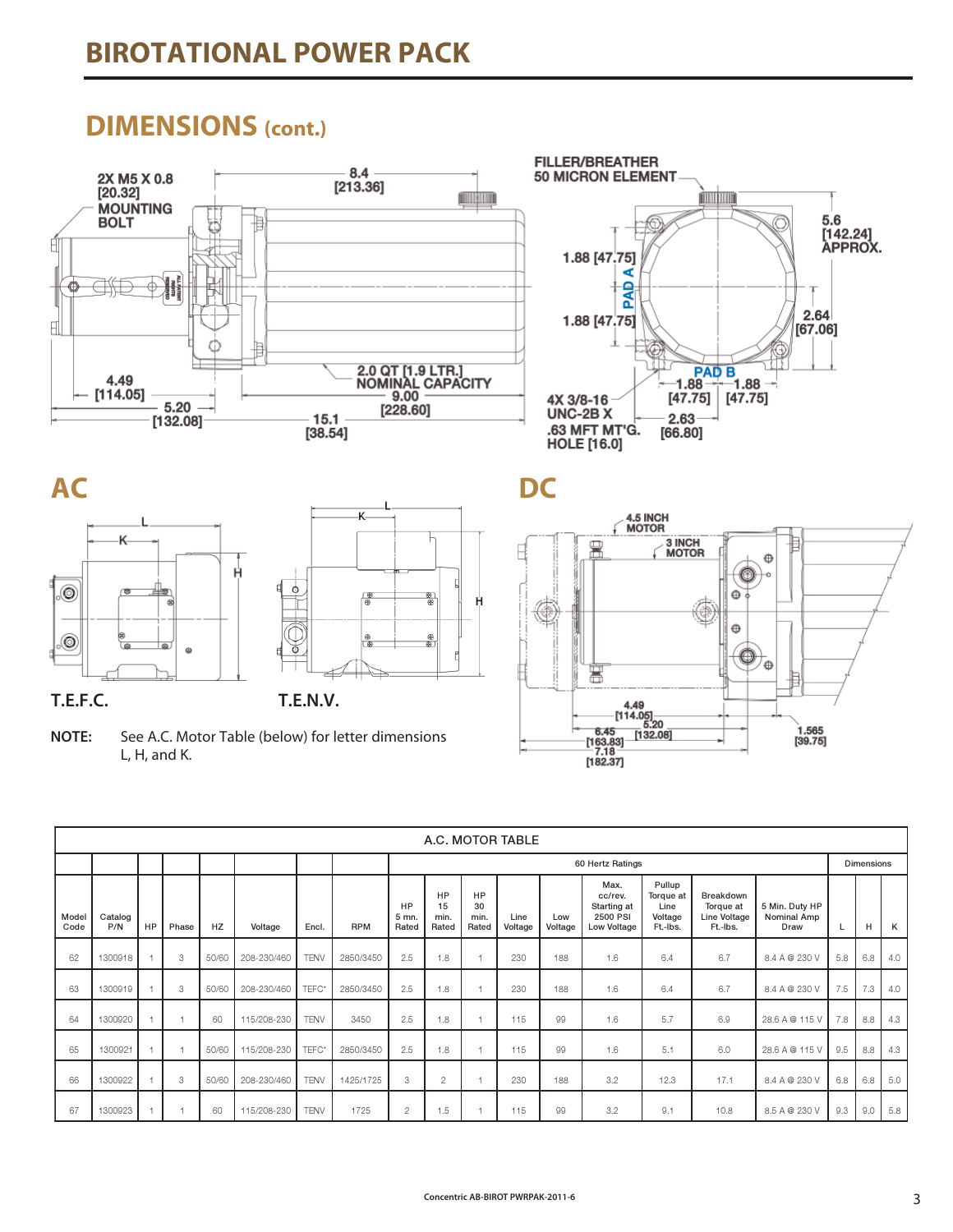### **BIROTATIONAL POWER PACK**

## **Performance Curves**











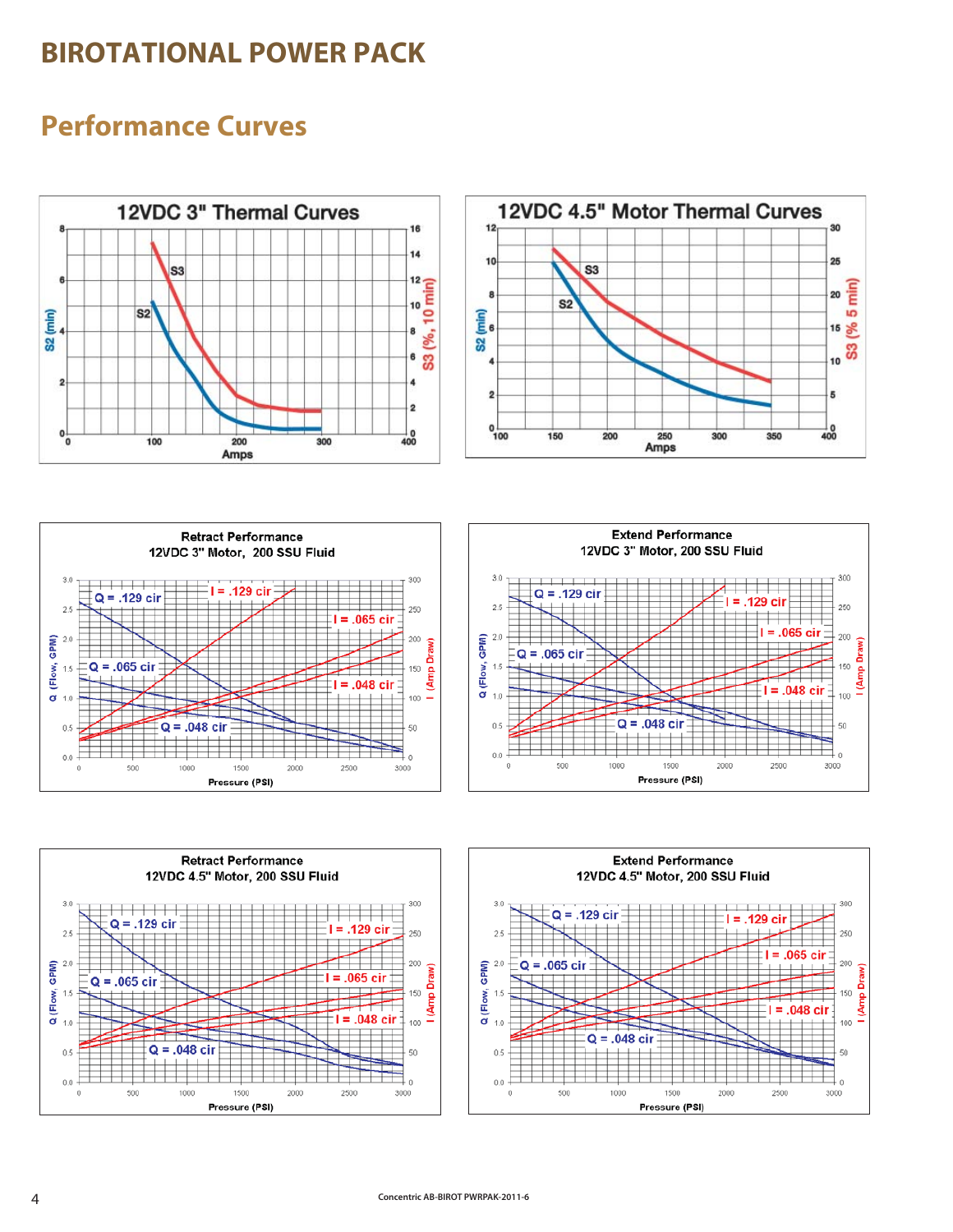

### **4.5" Motor - Terminal, Start Switch & Breather Locations**

### **3" Motor - Start Switch & Breather Locations**

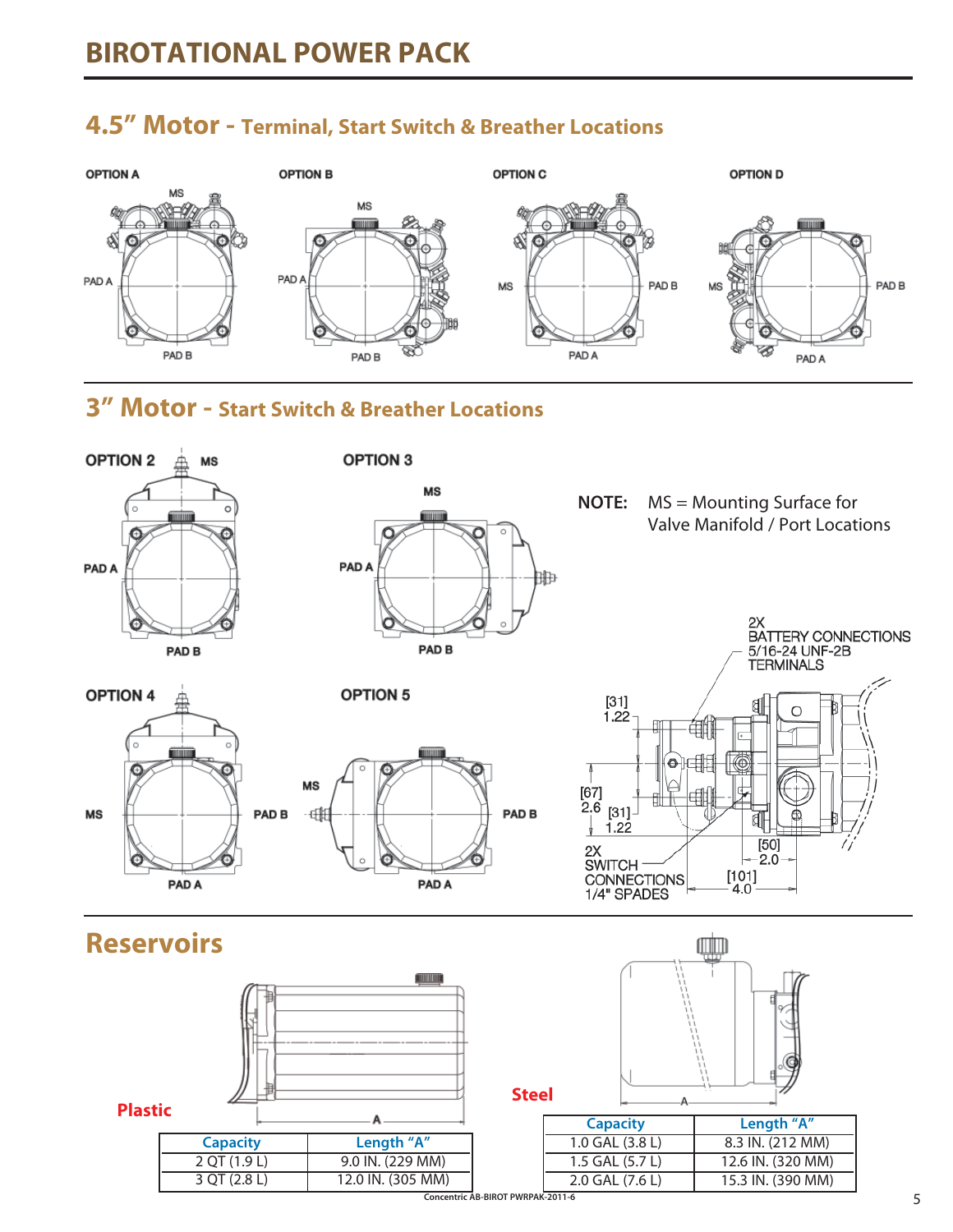# **BIROTATIONAL POWER PACK**

#### **ORDERING INFORMATION**

Each option has been assigned an order code -- listed in the tables below -- for placement in the sequence shown to the right.

|                     |                |    |                |                                             |                 |                                                      |           |                   |                              | o                   |                            |          |                       |                        |  |
|---------------------|----------------|----|----------------|---------------------------------------------|-----------------|------------------------------------------------------|-----------|-------------------|------------------------------|---------------------|----------------------------|----------|-----------------------|------------------------|--|
| e tables            | <b>Adapter</b> |    | Pump<br>Relief | $\overline{\phantom{0}}$<br>Valve<br>Relief | $\sim$<br>Valve | <b>Breather</b><br>Motor<br>'n,<br>$\overline{I}$ er | Locations | Mounting<br>Start | Switch<br>Solenoid<br>Voltag | Valve<br>g6<br>Cord | <b>Controllers</b><br>Sets | Fittings | Reservoirs<br>Example | Options<br>$v_{\rm o}$ |  |
| <b>Example</b>      | BDRC23         | 04 | 1080           | 1080                                        |                 | A                                                    |           |                   |                              | $\mathsf{A}$        |                            | A        |                       |                        |  |
| <b>Your Options</b> |                |    |                |                                             |                 |                                                      |           |                   |                              |                     |                            |          |                       |                        |  |
|                     |                |    |                |                                             |                 |                                                      |           |                   |                              |                     |                            |          |                       |                        |  |

**Mounting Options** 

 1 Horizontal 2 Vertical

| <b>Order Code</b> | <b>Adapter Options</b>                      |
|-------------------|---------------------------------------------|
| <b>BDRDC</b>      | 2 Relief Valves, 2 Check Valves             |
| <b>BDRSCV</b>     | 2 Relief Valves, 1 Check Valve, 1 Normally  |
|                   | Closed 2-Position 2-Way Solenoid Release    |
|                   | Valve                                       |
| <b>BDRSCP</b>     | 2 Relief Valves, 1 Check Valve,             |
|                   | 1 Check Valve Plug                          |
| BDRDC23           | 2 Relief Valves, 2 Check Valves, 1 Manifold |
|                   | w/2-Position 3-Way Solenoid Valve           |
|                   |                                             |

| <b>Order Code</b> | <b>Pump Options</b>  |
|-------------------|----------------------|
| 03                | 0.048 in 3/rev. - GC |
| 04                | 0.065 in.3/rev. - GC |
| 08                | 0.129 in.3/rev. - GC |

**3**

**1**

| Order Code | <b>Relief Valve 1 Options (PSI) *</b> |
|------------|---------------------------------------|
|            | Fill in 3 digits.                     |

**\* Must be less than a 4:1 ratio for P.O. check valves to pilot open.**

#### **4**

| <b>Order Code</b> | <b>Relief Valve 2 Options (PSI) *</b> |  |
|-------------------|---------------------------------------|--|
|                   | Fill in 3 digits.                     |  |

**\* Must be less than a 4:1 ratio for P.O. check valves to pilot open.**

**5**

| <b>Order Code</b> | <b>Motor Options</b>                  |
|-------------------|---------------------------------------|
| O                 | None                                  |
|                   | 3" - 12 V 2 TERMINAL                  |
| 2                 | 4.5" - 12 V 2 TERMINAL                |
| $3 *$             | 1 HP, 3 PH, 50/60 HZ,                 |
|                   | 208-230/460 VAC, TENV, 2850/3450 RPM  |
| 4 *               | 1 HP, 3 PH, 50/60 HZ,                 |
|                   | 208-230/460 VAC, TEFC, 2850/3450 RPM  |
| $5*$              | 1 HP, 1PH, 60 HZ, 115/208-230 VAC,    |
|                   | <b>TENV, 3450 RPM</b>                 |
| $6*$              | 1 HP, 1PH, 50/60 HZ, 115/208-230 VAC, |
|                   | TEFC, 2850/3450 RPM                   |
| $7 *$             | 1 HP, 3PH, 50/60 HZ, 208-230/460 VAC, |
|                   | TENV, 1425/1725 RPM                   |
| $8*$              | 1 HP, 1 PH, 60 HZ, 115/208-230        |
|                   | VAC, TENV, 1725 RPM                   |
| 9                 | AC FLANGE ADAPTER (NEMA C, 56 Frame)  |
|                   |                                       |

 **\* All AC motors are rated for 30 minute operation.**

**6**

| <b>Order Code</b> | 4.5" Motor - TERMINAL, START SWITCH &<br>BREATHER LOCATIONS |
|-------------------|-------------------------------------------------------------|
|                   | (AS VIEWED FROM RESERVOIR END)                              |
|                   |                                                             |
| ი                 | N/A                                                         |
| А                 | PAD B @ 6 O'CLOCK,                                          |
|                   | TERMINALS @ 12, BREATHER @ 12                               |
| R                 | PAD B @ 6 O'CLOCK,                                          |
|                   | TERMINALS @ 3, BREATHER @ 12                                |
|                   | PAD A @ 6 O'CLOCK,                                          |
|                   | TERMINALS @ 12, BREATHER @ 12                               |
| D                 | PAD A @ 6 O'CLOCK.                                          |
|                   | TERMINALS @ 9, BREATHER @ 12                                |

| 8                 |                                             |
|-------------------|---------------------------------------------|
| <b>Order Code</b> | 3" Motor - Start Switch & Breather Location |
|                   | (viewed from reservoir end)                 |
| 0                 | N/A                                         |
| 1                 | 4.5" - ALWAYS IN LINE WITH THE              |
|                   | <b>TERMINALS</b>                            |
| $7*$              | 3" - PAD B @ 6 O'CLOCK, START SWITCH @ 12   |
|                   | O'CLOCK, BREATHER @ 12 O'CLOCK              |
| $3*$              | 3" - PAD B @ 6 O'CLOCK, START SWITCH @ 3    |
|                   | O'CLOCK, BREATHER @ 12 O'CLOCK              |
| $4*$              | 3" - PAD A @ 6 O'CLOCK, START SWITCH @ 12   |
|                   | O'CLOCK, BREATHER @ 12 O'CLOCK              |
| $5*$              | 3" - PAD A @ 6 O'CLOCK, START SWITCH @ 9    |
|                   | O'CLOCK, BREATHER @ 12 O'CLOCK              |
| 6                 | REMOTE (CUSTOMER MOUNTED)                   |
|                   | * 9/3 O'Clock from the chosen mounting pad. |
| 9                 |                                             |
| <b>Order Code</b> | <b>Solenoid Valve Voltages</b>              |
|                   | <b>NONE</b>                                 |
|                   | 12 V (Spade Terminals)                      |
| 2                 | 115 V (1/2" Conduit w/Dual Wire Leads)      |

|--|

7<br>|Order Code

| <b>Order Code</b> | Cord Sets (w/115 VAC contactor start switch) |  |
|-------------------|----------------------------------------------|--|
|                   | <b>NONF</b>                                  |  |
|                   | 8 FT                                         |  |
|                   | 12 FT                                        |  |
|                   |                                              |  |

#### **11**

| <b>Order Code</b> | Handset Controller Options (10 FT) |
|-------------------|------------------------------------|
|                   | None                               |
|                   | POWER-UP/POWER-DOWN (MOTOR ONLY)   |
|                   | POWER-UP/POWER-DOWN (MOTOR AND     |
|                   | 2POS/2WAY SOLENOID VALVE)          |
|                   | POWER-UP/POWER-DOWN (MOTOR AND     |
|                   | 2POS/3WAY SOLENOID VALVE)          |

#### **12**

| $\overline{\phantom{a}}$ |                                            |
|--------------------------|--------------------------------------------|
| <b>Order Code</b>        | <b>Fittings Options</b>                    |
|                          | None                                       |
|                          | <b>TWO - 7/16-20 STRAIGHT</b>              |
|                          | TWO - 7/16-20 90 DEGREE (facing reservoir) |

#### **13**

| <b>Order Code</b> | <b>Reservoir Options (breather hole located at</b><br>closed end of reservoir) |
|-------------------|--------------------------------------------------------------------------------|
|                   | <b>2 OT PLASTIC</b>                                                            |
| R                 | <b>3 OT PLASTIC</b>                                                            |
|                   | 1 GAL PLASTIC *                                                                |
| D                 | 1.5 GAL PLASTIC *                                                              |
|                   | 2.0 GAL PLASTIC *                                                              |
|                   | 1 GAL STEEL                                                                    |
| G                 | 1.5 GAL STEEL                                                                  |
| н                 | 2.0 GAL STEEL                                                                  |
|                   | .                                                                              |

**\* Contact factory for availability.**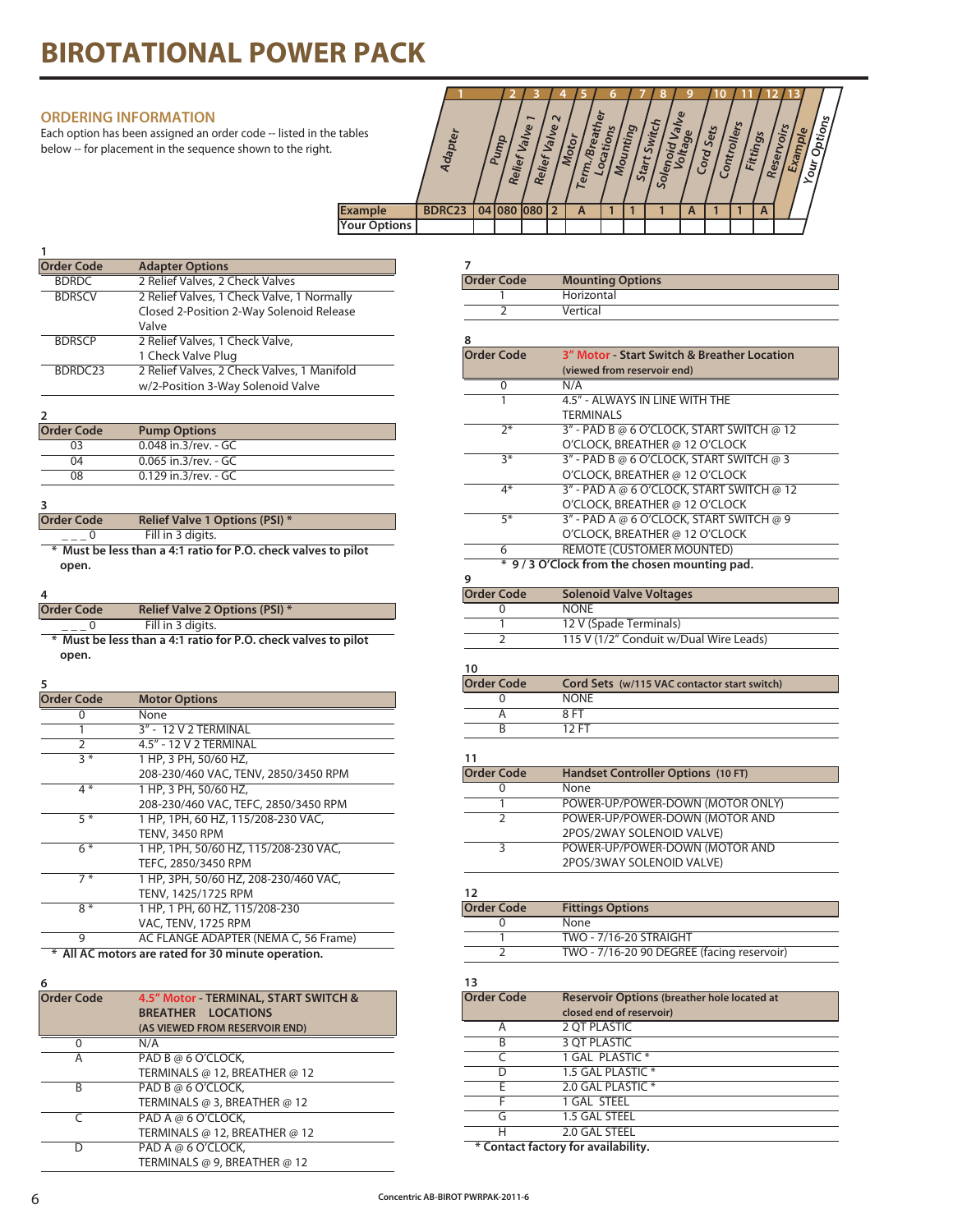### **Only Concentric offers this extensive range of products worldwide.**

# **POWER PACKS**



#### **PUMP/MOTORS (DC/AC)**

DC Voltage Range 12 to 72 VDC AC Horsepower Range 1/2 to 3 HP Pump Displacements 0.04 – 1.71 cu. In. (0.65 to 28 cc) Maximum Pressure 4,000 psi (276 bar)

### **HB800 POWER PACKS**

Voltage Range 12 to 24 VDC Pump Displacements 0.037 to 0.092 cu. In. (0.60 to 1.5 cc) Reservoirs 0.13 to 1 gal. (.5 to 3.8 ltr.) plastic Maximum Pressure 2,610 psi (180 bar)



#### **HE1000 SERIES POWER PACKS**

Voltage Range 12 to 24 VDC Pump Displacements 0.015 to 0.122 cu. In. (0.24 to 2 cc) Maximum Pressure 3,336 psi (230 bar) Reservoirs 0.13 to 1.0 gal. (0.5 to 3.8 ltr.) plastic



#### **HE2000 SERIES POWER PACKS**

Voltage Range 12 to 24 VDC, 115 to 230 VAC

Pump Displacements 0.049 to 0.388 cu. In. (0.80 to 6.36 cc)

Maximum Pressure

3,336 psi (230 bar)

Reservoirs

0.95 qt. to 3.96 gal. (0.9 to 15 ltr.) steel, 0.8 to 1.7 qt. (0.76 to 1.6 ltr.) plastic



**Concentric AB-BIROT PWRPAK-2011-6** 7 **Call us for more information** For application assistance or detailed literature on any product line, call us toll-free: **1-800-572-7867. Visit our web site: http://www.concentricAB.com E-mail us: info.hydraulics.us@concentricAB.com**





Voltage Range

12 to 24 VDC

Pump Displacements

0.049 to 0.388 cu. In. (0.80 to 6.36 cc)

Maximum Pressure

3,336 psi (230 bar)

Reservoirs

3 qt. to 5.0 gal. (2.84 to 19 ltr.) steel

#### **HE-Q (QUIET) POWER PACKS**

Voltage Range

24 VDC

WQ300 Pump Displacements

0.073 to 0.347 cu. In. (1.2 to 5.7 cc)

Noise 42dB(A)



#### **BIROTATIONAL POWER PACKS**

Voltage Range 12 to 24 VDC, 115 to 230 VAC Pump Displacements

0.049 to 0.129 cu. In. (0.80 to 2.11 cc)

2 to 2.96 qt. (1.9 to 2.8 ltr.) plastic, 1 to 2 gal. (3.8 to 7.6 ltr.) steel

### **AC POWER PACKS GC-9500 SERIES**

**Displacements** 

Reservoirs

0.065 to 1.394 cu. In. (1.06 to 22.85 cc)

Maximum Pressure

3,000 psi (207 bar) Maximum Speed

3,600 rpm

Reservoirs

5 to 20 gal. (19 to 76 ltr.) steel